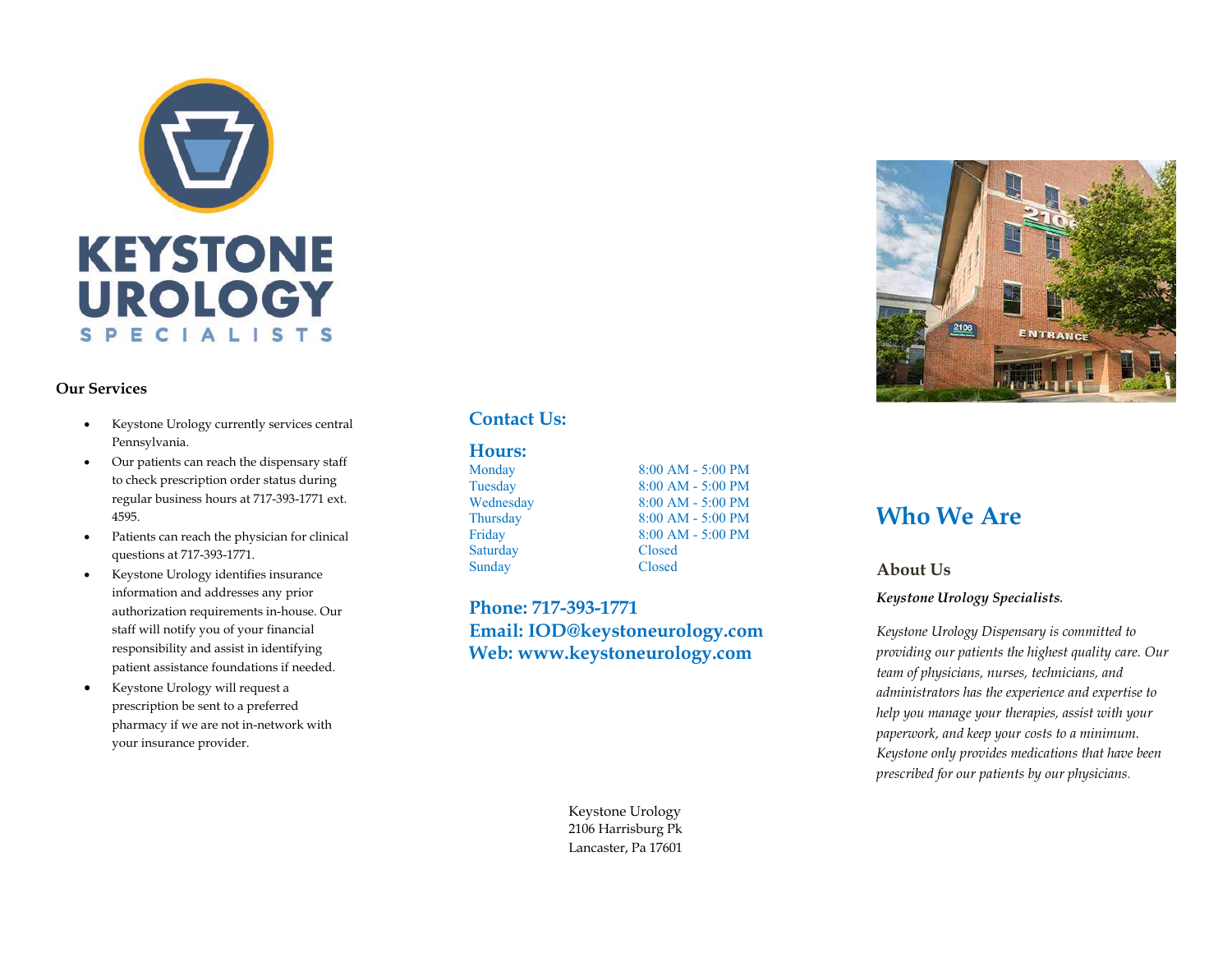# **Patient Rights & Responsibilities**

#### **As a patient, you have a right to:**

- Be fully informed in advance about the services, and modifications, to those services we provide.
- Be informed, both verbally and in writing, in advance of care being provided.
- Be informed, both verbally and in writing, of any charges including payment for service expected from third parties, and charges for which you will be responsible.
- Receive information about the scope of services that the dispensary will provide and specific limitations on those services.
- Participate in the development and periodic revision of the plan of care.
- Refuse care or treatment after the consequences are fully presented.
- Be informed of patient rights under the state law to formulate an Advanced Directive, if applicable.
- Be advised of the confidentiality and privacy of all information contained in the patient record, and of protected health information.
- Be informed of our policies and procedures regarding the disclosure of clinical records.
- Be protected by additional state, local and federal laws pertaining to patient safety and care.

• All patients have the right to choose their pharmacy. If you do not wish to get your prescription filled through our dispensary, then a prescription will be provided to a pharmacy of your choice.

#### **Patient Rights & Responsibilities cont.:**

- Receive information about the patient management program.
- Receive administrative information regarding changes in, or termination of the patient management program.
- Be informed about philosophy and characteristics of the patient management program.
- Have personal health information shared with the patient management program only in accordance with state and federal law.
- Know the name of the staff member and his/her title when communicating with the dispensary.
- Speak with a supervisor of the staff member if you request it.
- Decline participation, revoke consent or disenroll at any point in time.
- Have grievances/complaints regarding treatment or care that is (or fails to be) furnished, or lack of respect of property investigated.
- Receive appropriate care without discrimination in accordance with physician's orders, if applicable .
- Voice grievances/complaints regarding treatment or care or lack of respect of property, or recommend changes in policy, personnel, or care/service without restraint, interference, coercion, discrimination, or reprisal.
- Be free from mistreatment, neglect, or verbal, mental, sexual, and physical abuse, including injuries of unknown source, and misappropriation of client/patient property.

#### **As a patient, you have the responsibility to:**

- Inform Keystone Urology if there are any issues with the product.
- Inform Keystone Urology if the product is lost or stolen.
- Inform Keystone Urology if the directions for taking the medication have changed or if you are no longer taking the medication.
- Inform Keystone Urology of any changes to your insurance or provider .
- Pay the applicable co-pays or coinsurance.
- Submit any forms that are necessary to participate in the program, to the extent required by law.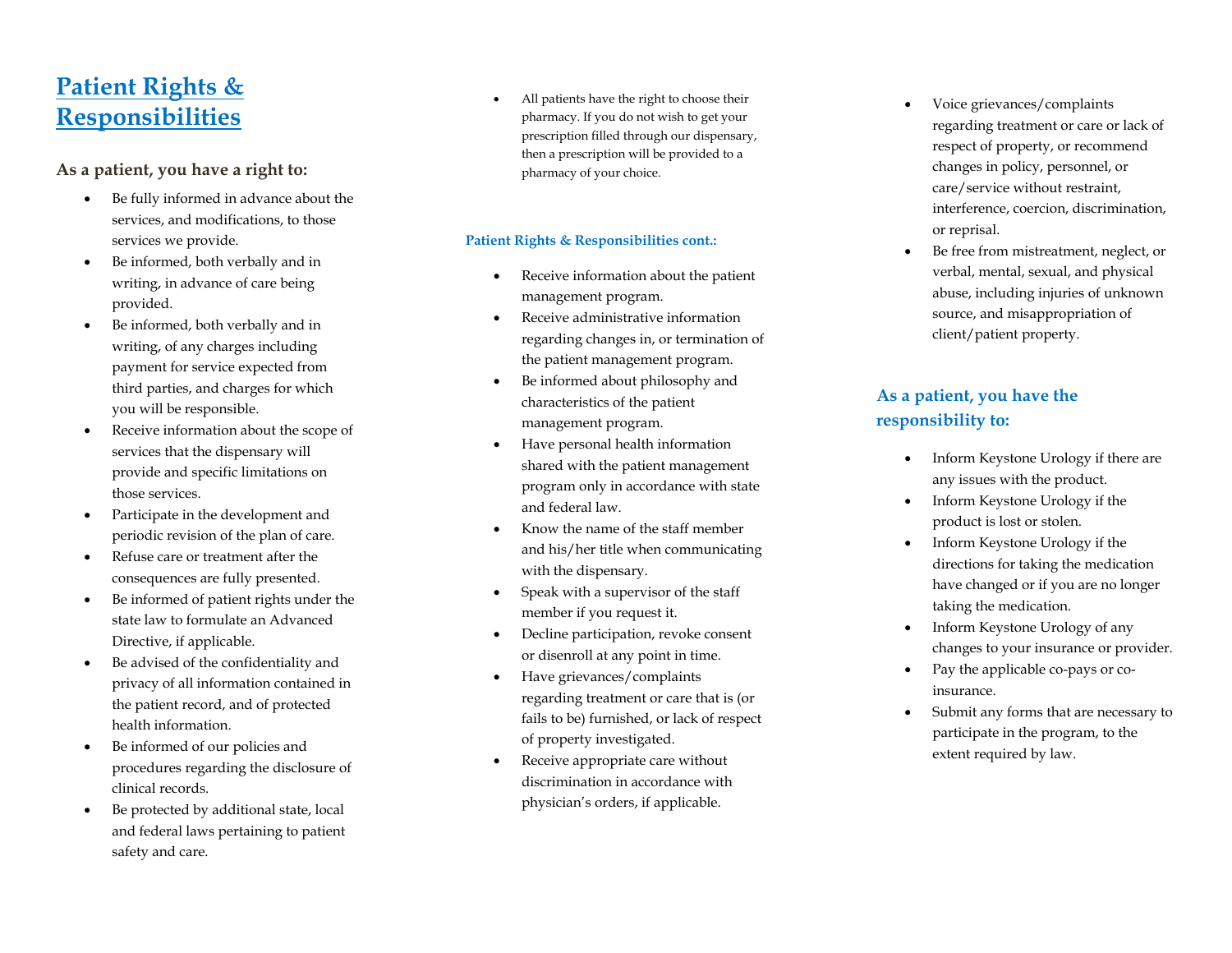# **Patient Concerns and Grievances**

Patients have a right to report any concerns, complaints, medication errors, and grievances they experience with Keystone Urology. Complaints and grievances are addressed promptly upon receipt by the Physician in Charge and Dispensary Manager. To submit a concern, complaint, or grievance, please do the following:

- 1. Call us at 717-393-1771 and ask to speak to a supervisor.
- 2. Discuss in person at the dispensary.
- 3. Mail the Patient Concerns & Grievance Form to us at the below address: Keystone Urology 2106 Harrisburg Pike Suite 200 Lancaster, Pa 17604

We will conduct our review and respond with the results within 14 business days.

# **Privacy Complaint**

Federal and State law provide for confidentiality of your Protected Health Information (PHI), including the information maintained in your medical record. Our policy is to maintain confidentiality of all PHI and to not use or disclose it, without the consent or authorization of the patient, as specifically allowed by law. Please submit a privacy complaint form if you have any concerns related to our use or disclosure of your PHI. Keystone Urology will conduct a review and respond within 14 business days.

## **Patient Information**

#### *Refill, Status, and prescription information*

- You can check the status of your prescription at any time by calling Keystone Urology.
- Dispensary staff will call to notify you of any upcoming refills that are due of your scheduled medications. They will also ask how many doses you have left of the current medication to ensure compliance.
- Please call 717-393-1771 ext. 4595 and request to speak with a dispensary employee to refill your prescription.
- Leave a detailed message with your name, Rx Number, medication name and date of birth on the dispensary voicemail.

#### *Recalled Medications*

- If a manufacturer issues a recall on a medication that you received, Keystone Urology Dispensary staff will notify you of the recall and provide instructions given by the manufacturer.

#### *Discontinued and Out of Stock Medications*

- If a medication you are taking is unavailable, we will contact your physician before your next refill for an alternative.

#### *How to dispose of medications*

- If you have any unused enzalutamide, do not throw it in the trash and do not flush it down the sink or toilet. Talk to your care provider or pharmacist about proper disposal

# **Patient Information**

#### *Medication Substitutions*

- Keystone Urology Dispensary has the right to dispense a generic substitution of the medication prescribed as determined by the law and your physician.

#### *Emergency or Disaster*

Please call the dispensary at 717-393-1771 ext. 4595 in the event of an emergency or disaster. Our technicians, or after-hours answering service, will contact the on-call physician to give you further instructions.

#### *Language Support Services*

Please inform Keystone Urology of your needs for language assistance. We will arrange for a translator to be available during your appointment.

#### *Adverse reactions*

- If you are having an allergic reaction to a newly prescribed medication and it is an emergency, please call 911.
- Non-emergency reactions can be reported to Keystone Urology at 717- 393-1771.